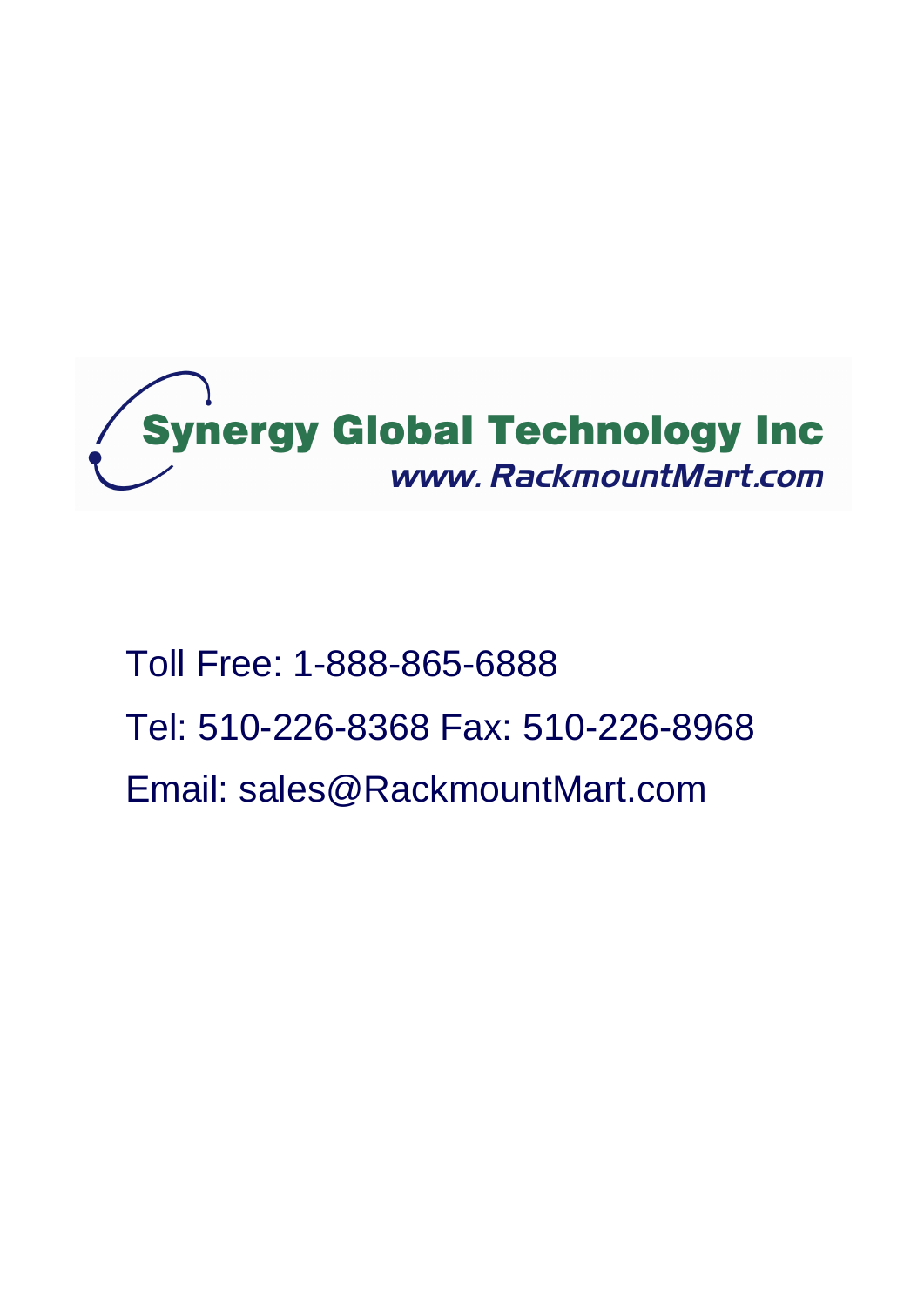# **User Manual**

# **LCDK1042**

**IP** Combo KVM Extender

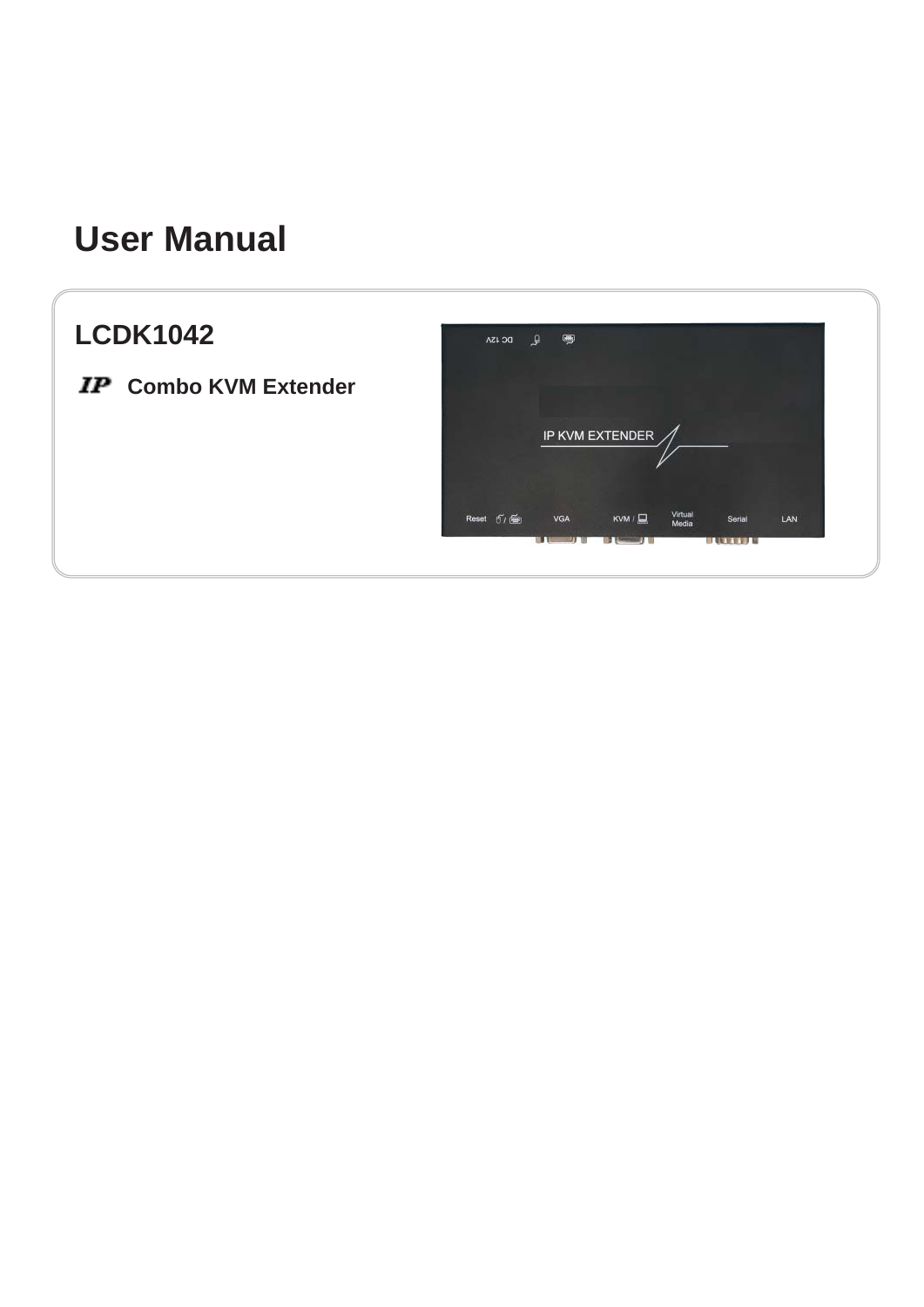#### **Legal Information**

First English printing, October 2002

Information in this document has been carefully checked for accuracy; however, no guarantee is given to the correctness of the contents. The information in this document is subject to change without notice. We are not liable for any injury or loss that results from the use of this equipment.

#### **Safety Instructions**

#### **Please read all of these instructions carefully before you use the device. Save this manual for future reference.**

- Unplug equipment before cleaning. Don't use liquid or spray detergent; use a moist cloth.
- Keep equipment away from excessive humidity and heat. Preferably, keep it in an air-conditioned environment with temperatures not exceeding 40º Celsius (104º Fahrenheit).
- When installing, place the equipment on a sturdy, level surface to prevent it from accidentally falling and causing damage to other equipment or injury to persons nearby.
- When the equipment is in an open position, do not cover, block or in any way obstruct the gap between it and the power supply. Proper air convection is necessary to keep it from overheating.
- Arrange the equipment's power cord in such a way that others won't trip or fall over it.
- If you are using a power cord that didn't ship with the equipment, ensure that it is rated for the voltage and current labeled on the equipment's electrical ratings label. The voltage rating on the cord should be higher than the one listed on the equipment's ratings label.
- Observe all precautions and warnings attached to the equipment.
- If you don't intend on using the equipment for a long time, disconnect it from the power outlet to prevent being damaged by transient over-voltage.
- Keep all liquids away from the equipment to minimize the risk of accidental spillage. Liquid spilled on to the power supply or on other hardware may cause damage, fire or electrical shock.
- Only qualified service personnel should open the chassis. Opening it yourself could damage the equipment and invalidate its warranty.
- If any part of the equipment becomes damaged or stops functioning, have it checked by qualified service personnel.

#### **What the warranty does not cover**

- Any product, on which the serial number has been defaced, modified or removed.
- Damage, deterioration or malfunction resulting from:
	- $\Box$  Accident, misuse, neglect, fire, water, lightning, or other acts of nature, unauthorized product modification, or failure to follow instructions supplied with the product.
	- $\Box$  Repair or attempted repair by anyone not authorized by us.
	- $\Box$  Any damage of the product due to shipment.
	- $\Box$  Removal or installation of the product.
	- $\Box$  Causes external to the product, such as electric power fluctuation or failure.
	- $\Box$  Use of supplies or parts not meeting our specifications.
	- $\Box$  Normal wear and tear.
	- $\Box$  Any other causes which does not relate to a product defect.
- Removal, installation, and set-up service charges.

#### **Regulatory Notices Federal Communications Commission (FCC)**

This equipment has been tested and found to comply with the limits for a Class B digital device, pursuant to Part 15 of the FCC rules. These limits are designed to provide reasonable protection against harmful interference in a residential installation.

Any changes or modifications made to this equipment may void the user's authority to operate this equipment. This equipment generates, uses, and can radiate radio frequency energy and, if not installed and used in accordance with the instructions, may cause harmful interference to radio communications.

However, there is no guarantee that interference will not occur in a particular installation. If this equipment does cause harmful interference to radio or television reception, which can be determined by turning the equipment off and on, the user is encouraged to try to correct the interference by one or more of the following measures:

- Re-position or relocate the receiving antenna.
- Increase the separation between the equipment and receiver.
- Connect the equipment into an outlet on a circuit different from that to which the receiver is connected.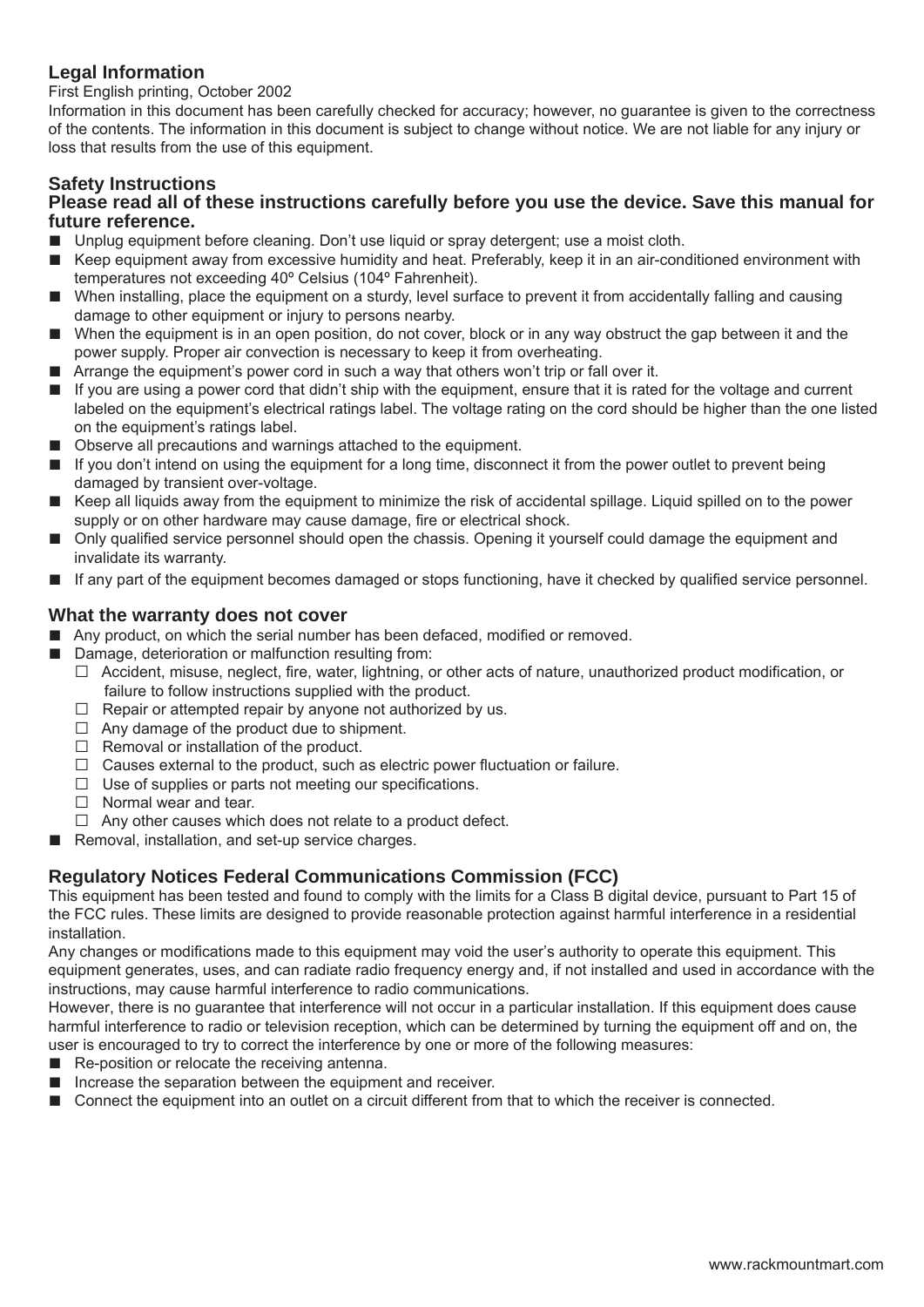# **Contents**

### **< Part. 1 > LCDK1042**

| 1.1 | <b>Package Contents</b>                | P.1            |
|-----|----------------------------------------|----------------|
| 1.2 | Specification                          | P <sub>2</sub> |
|     |                                        |                |
|     | $\epsilon$ Part. 2 > Application       |                |
| 2.1 | Connection to KVM console port over IP | P.3            |
| 2.2 | Connection to computer over IP         | P.4            |
|     |                                        |                |
|     | $\epsilon$ Part. 3 > IP Initial Setup  | P.5            |

#### **Before Installation**

- It is very important to mount the equipment in a suitable cabinet or on a stable surface.
- Make sure the place has a good ventilation, is out of direct sunlight, away from sources of excessive dust, dirt, heat, water, moisture and vibration.

# **Unpacking**

The equipment comes with the standard parts shown in package content. Check and make sure they are included and in good condition. If anything is missing, or damaged, contact the supplier immediately.

# **< 1.1 > Package Contents < Part 1 >**

#### **LCDK1042 unit X 1**

- LCD-A3001 6ft Combo KVM cable X 1
- Power adapter w/ power cord ( for receiver ) X 1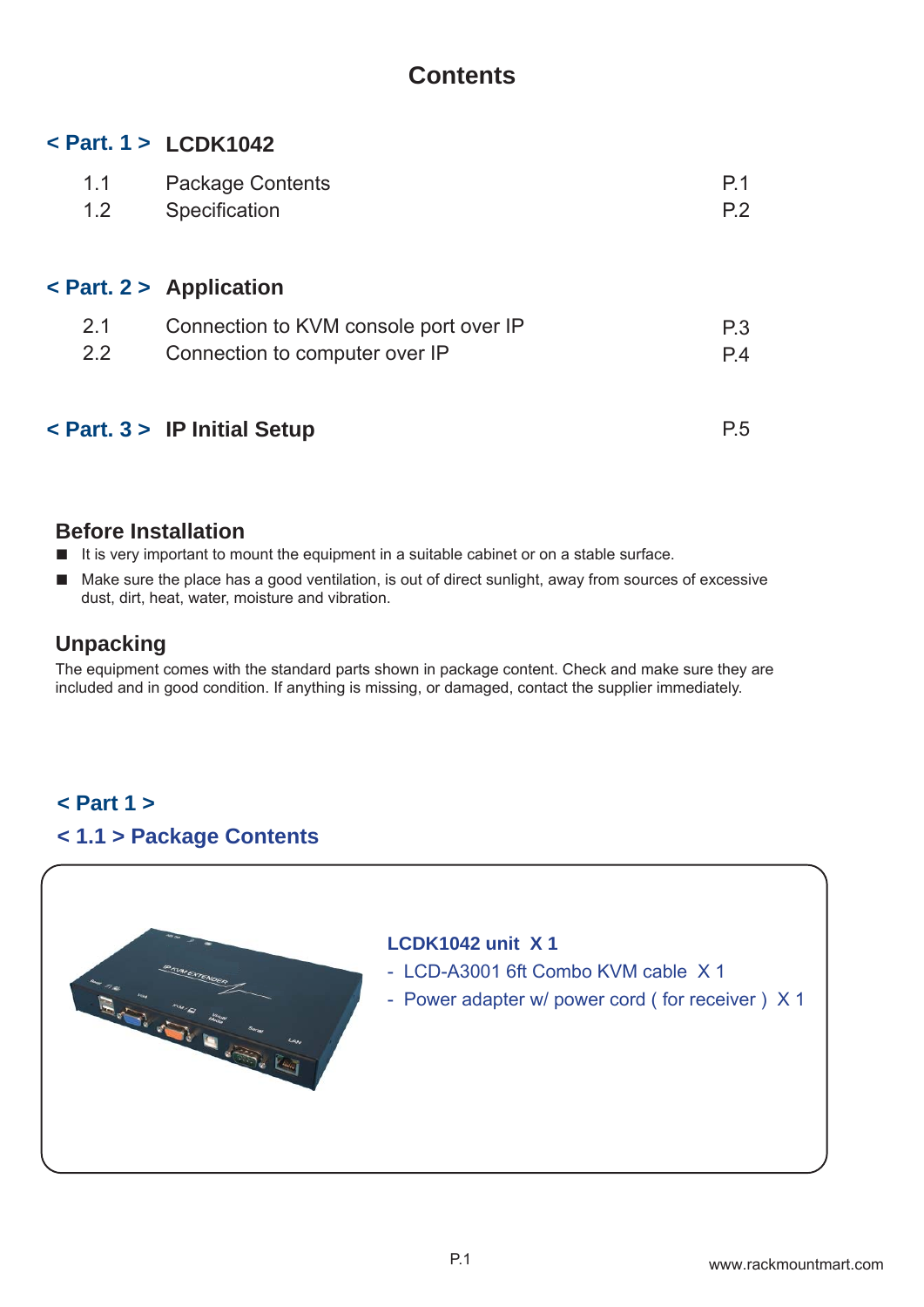# **< 1.2 > Specifi cation**





#### **LCDK1042 Specification**

| <b>IP Connection</b>         | 1 x RJ-45 Ethernet 10/100                                                                                                      |
|------------------------------|--------------------------------------------------------------------------------------------------------------------------------|
| <b>Console connection</b>    | 1 XDB-15 VGA, up to 1600 x 1200<br>2 x USB type connector for keyboard & mouse<br>2 x PS/2 mini Din 6-pin for keyboard & mouse |
| <b>PC</b> connection         | 1 x DB-15 combo KVM port                                                                                                       |
| <b>Virtual Media</b>         | USB type B receptacle                                                                                                          |
| <b>Serial</b>                | 1 x DB9 male                                                                                                                   |
| <b>Power</b>                 | 12V power adapter                                                                                                              |
| <b>Operation Temperature</b> | $0 \sim 50$ °C                                                                                                                 |
| <b>Storage Temperature</b>   | $-5 \sim 60 °C$                                                                                                                |
| <b>Humidity</b>              | 0~80%, Non-Condensing                                                                                                          |
| <b>Dimension</b>             | 203.5W x 113.3D x 27.3H mm                                                                                                     |
| Weight                       | 1.7 kg / 3.74 lb                                                                                                               |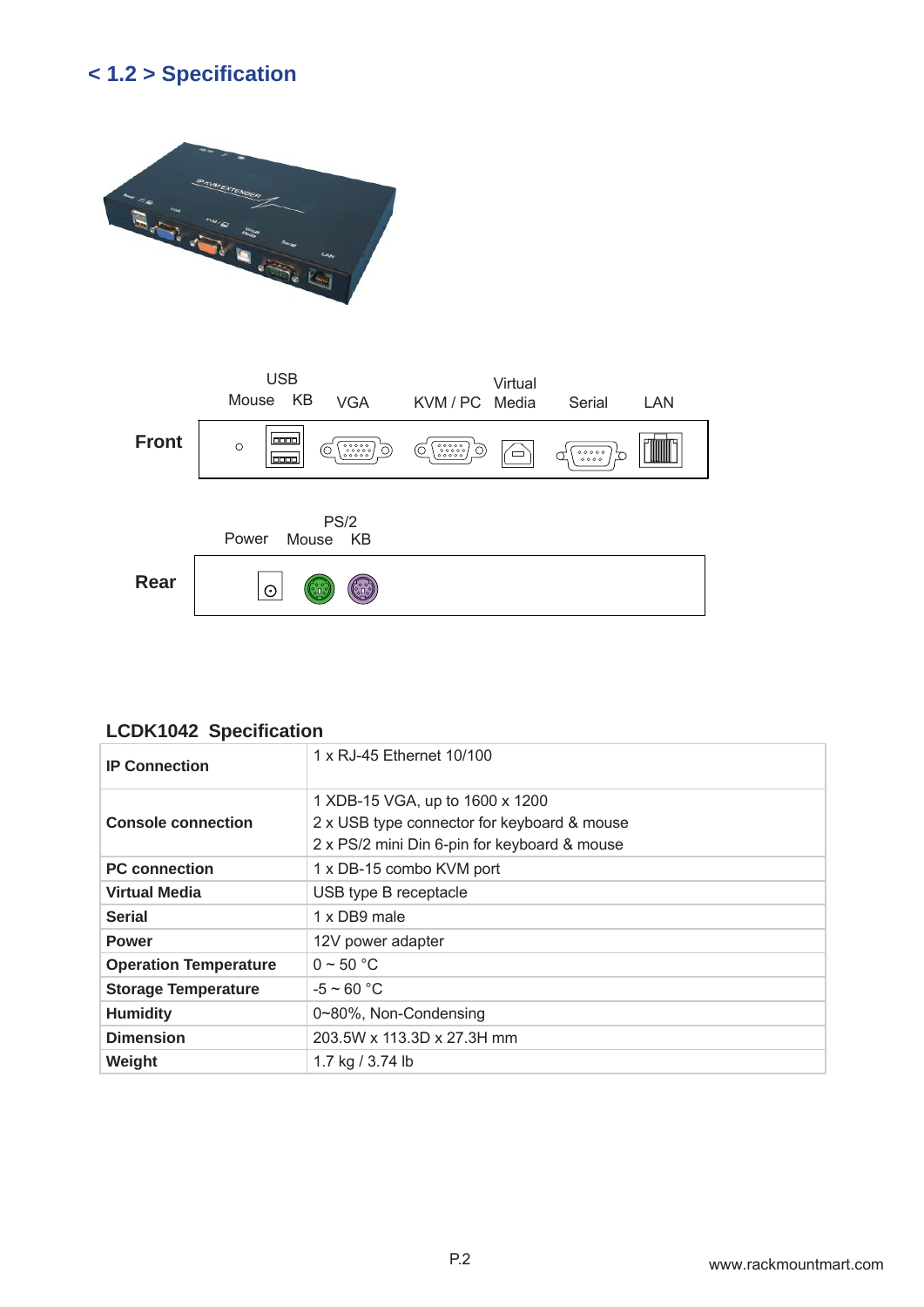# **< Part 2 > Application**

## **< 2.1 > Connection to KVM console port over IP**

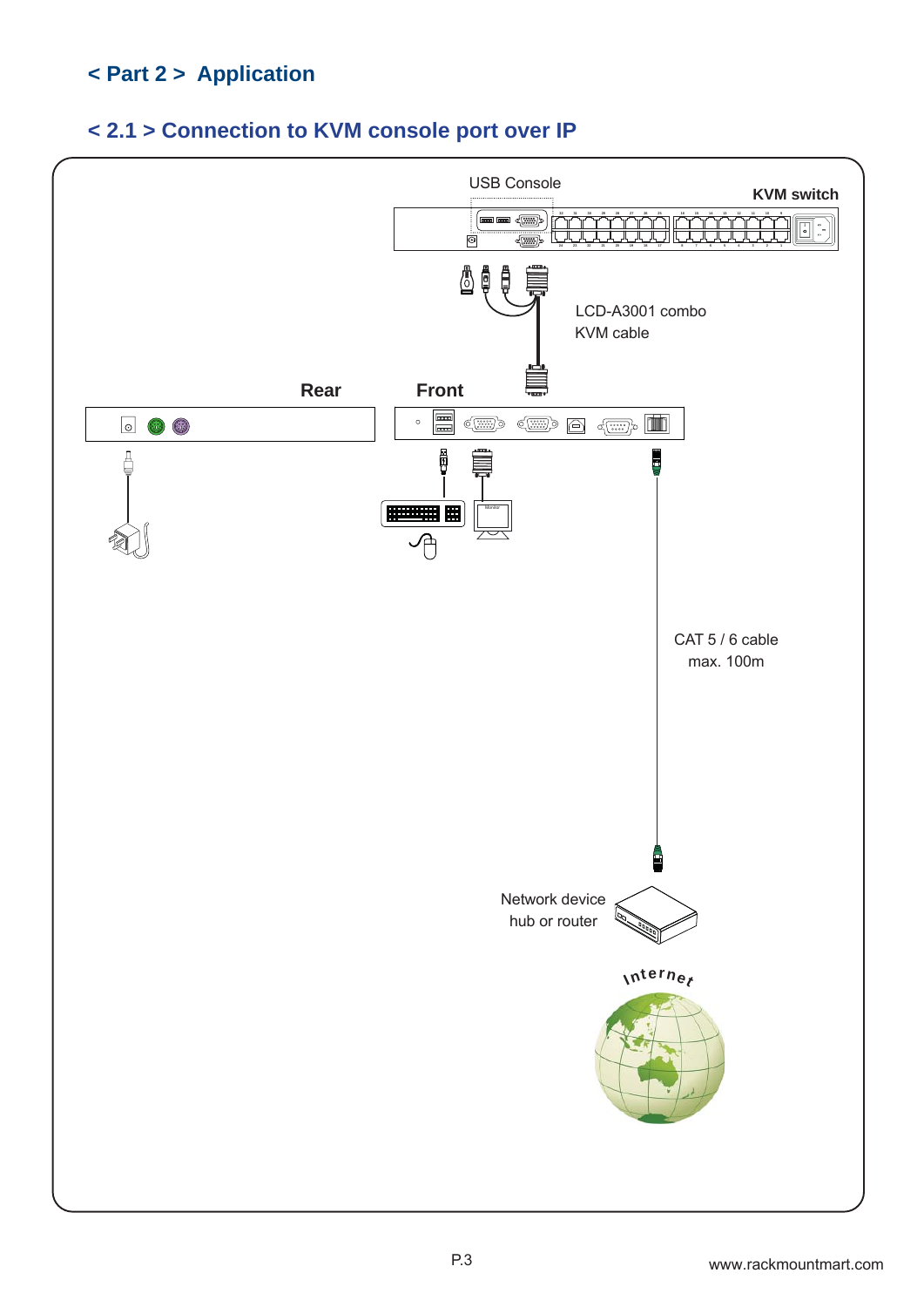# **< 2.2 > Connection to computer over IP**

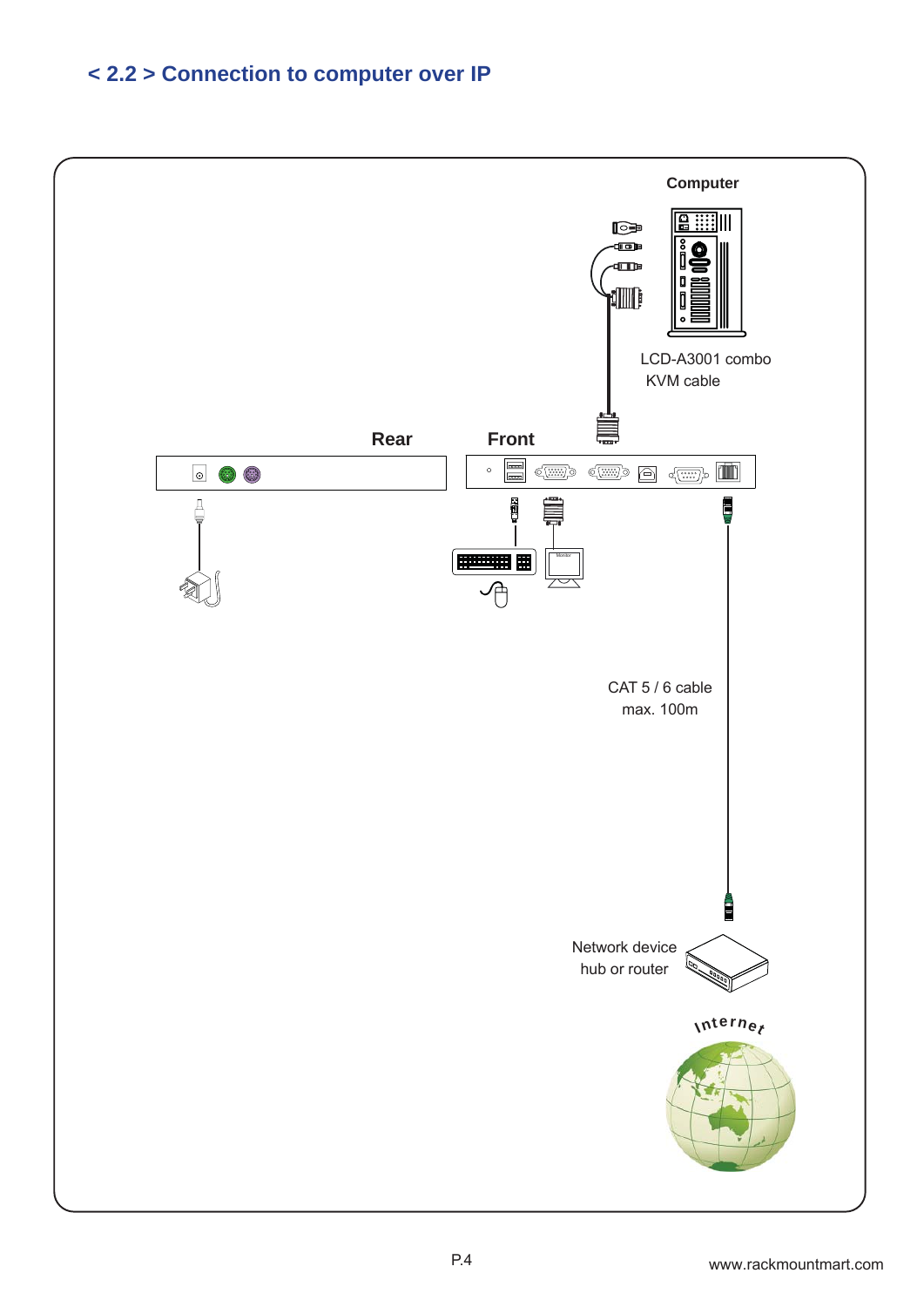# **< Part 3 > IP Initial setup**

After the cable connection, please take the following steps to configure the IP KVM Extender :

1. Download **IPKVMsetup.exe** from the link:

http://www.rackmountmart.com/downloads.html

2. Double click IPKVMsetup.exe to configure the IP KVM Extender by device setup as below.

| Device                  |                                               | Network Configuration      |                              |
|-------------------------|-----------------------------------------------|----------------------------|------------------------------|
| Device MAC address      | $\ddot{\phantom{1}}$<br>C8:EE:08:00:00:7E     | IP auto configuration      | $\ddot{\phantom{1}}$<br>None |
|                         | <b>Refresh Devices</b>                        | IP address                 | 192.168.1.22                 |
| Device Type             |                                               | Subnet mask                | 255.255.255.0                |
|                         | Enable WLAN Configuration (WLAN Devices only) | Gateway                    | 0.0.0.0                      |
| Authentication          |                                               | Wireless LAN Configuration |                              |
| Super user login        |                                               | Wireless LAN ESSID         | $\sim$                       |
| Super user password     | $\overline{?}$                                |                            | Enable WEP encryption        |
| New super user password |                                               | Wireless LAN WEP Key       |                              |
| New password (confirm)  |                                               |                            |                              |
|                         |                                               | Query Device               | Setup Device                 |
|                         |                                               | OK                         | Help<br>Cancel               |

- 3. Click **Refresh Device** to search the connected IP KVM Extender
- 4. Select the M.A.C. address, which you want to setup, then click **Query Device**
- 5. Enter Super user login. **The default is super**
- 6. Enter Super user password. **The default is pass**
- 7. Enter the new super user password
- 8. Re-enter the new password
- 9. Change the desired IP address / Subnet mask / Gateway, then click **Setup Device** to confirm the setting to IP KVM Extender
- 10. The default address is http://192.168.1.22
- 11. Open Internet Explorer ( I.E. ), version 6.0 or above
- 12. Enter the IP KVM Extender address into the address bar - For Single IP - http://192.168.1.22
- 13. Enter username ( default is super ) Password ( default is pass )

|          | Authenticate Username and Password! |
|----------|-------------------------------------|
| Username |                                     |
| Password |                                     |
|          | Login                               |

14. After successful login to IP KVM Extender, the user will enter the main page of IP KVM Extender



**The setting is enough for intranet. If the users access KVM GUI via internet, please ask MIS for assistance and download IP KVM user manual from the link :** http://www.rackmountmart.com/downloads.html